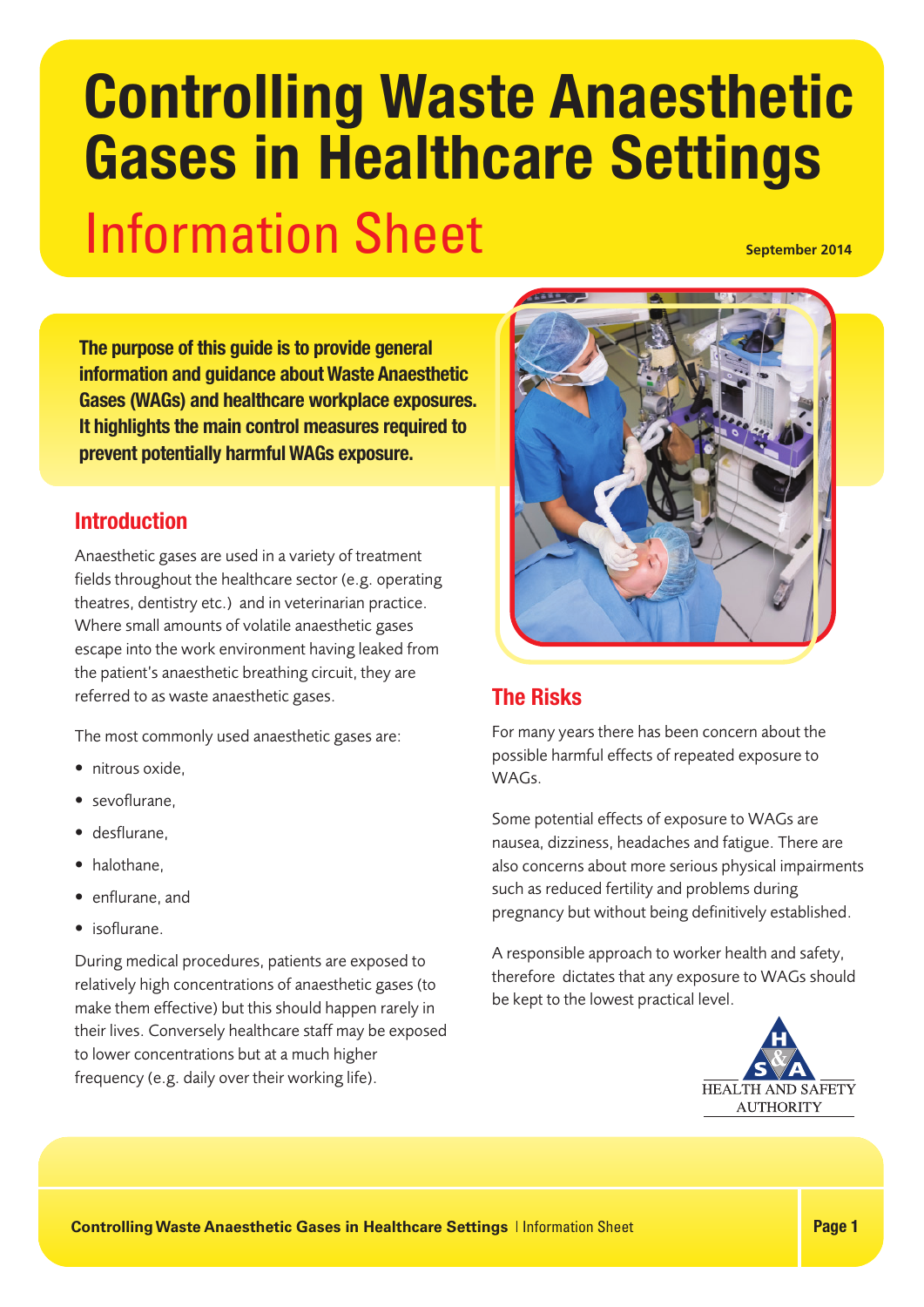The personnel most likely to be affected by WAGs include:

- anaesthetists.
- operating room personnel,
- recovery room personnel,
- dentists,
- veterinary personnel,
- other clinical personnel (working in delivery rooms, X-ray, endoscopy etc.), and
- maintenance and delivery personnel dealing with piped and bottled anaesthetic gases.

Situations of particular concern potentially causing high worker exposure to WAGs :

- Gas anaesthesia in rooms with no/inadequate Active Gas Scavenging System (AGSS) or ventilation,
- mask anaesthesia used for long periods,
- disconnection of the gas circuits without any reduction in gas flow (e.g. end of procedure),
- where the tightness of the machine/patient connection cannot be guaranteed (e.g. throat surgery), and
- where the transfer system is not tight.

The most important influencing factors are:

- frequency of exposure,
- duration of exposure,
- magnitude (i.e. concentration) of exposure.

In the Health & Safety Authority's 2011 Code of Practice for Chemical Agents, Occupational Exposure Limit Value (OELV) is defined as, the limit of the timeweighted average (over 8 hours) concentration of a chemical agent in the air within the breathing zone of a worker. The magnitude of the OELV for a chemical agent, corresponds to the exposure level (even when repeated throughout a working lifetime), which is not expected to result in adverse effects on the health of exposed workers. The Safety, Health and Welfare at Work (Chemical Agents) Regulations 2001 require that occupational exposure limit values must not be exceeded.



**Controlling Waste Anaesthetic Gases in Healthcare Settings** | Information Sheet **Page 2 Page 2**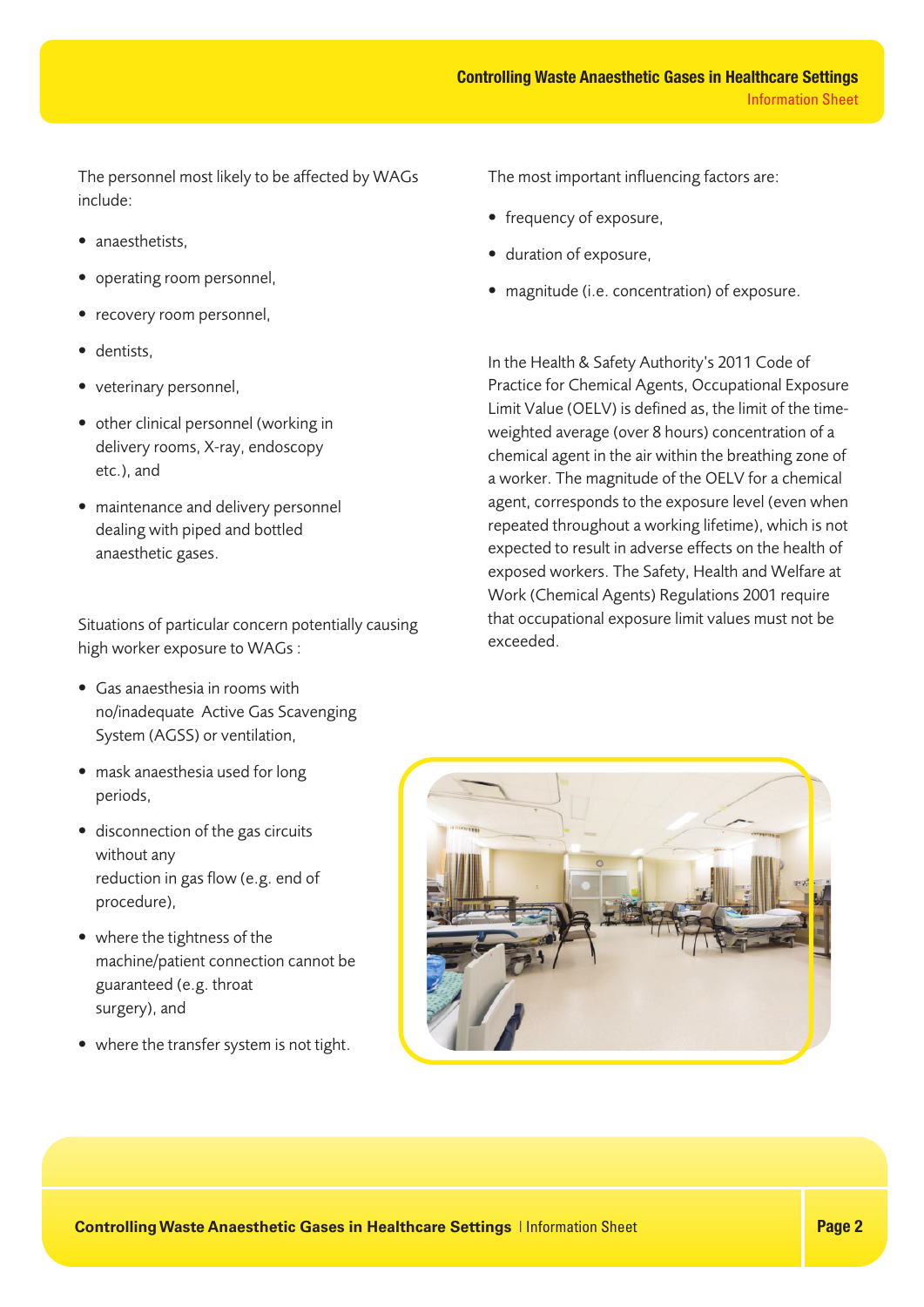Table 1 below illustrates the current Irish OELV for the anaesthetic agents listed.

## **Table 1: OELVs for anaesthetic agents in Ireland (2011 Code of Practice)**

|                   | ppm     | mg/m <sup>3</sup>        |
|-------------------|---------|--------------------------|
| Nitrous Oxide     | 50      | 90                       |
| Halothane         | 10      | 80                       |
| Enflurane         | 50      | 380                      |
| Isoflurane        | 50      | 380                      |
| Sevoflurane       | $*_{-}$ | $\overline{\phantom{0}}$ |
| <b>Desflurane</b> | $*_{-}$ |                          |

\*Currently there is no OELV in Ireland for Sevoflurane or Desflurane.

# **The Law**

The most relevant sections of Irish legislation dealing with WAGs include:

- the Safety, Health and Welfare at Work (Chemical Agents) Regulations 2001 (S.I. No. 619 of 2001), particularly Regulations 4 – 6, and 2011 Code of Practice,
- the Safety, Health and Welfare at Work Act 2005 (S.I. No. 10 of 2005), particularly Parts 2 & 3,
- the Safety, Health and Welfare at Work (General Application) Regulations 2007 (S.I. No 299 of 2007), particularly Regulations 6, 28 and Part 6 chapter 2, and
- SI 252 of 1994 European Communities (Medical Devices) Regulations 1994 and subsequent amendment regulations.

# **What are the legal requirements?**

## Determine which hazardous substances are present in the workplace

• The hazardous substances potentially present are the anaesthetic agents themselves.

## Assess the risks to employees and others from the presence of these hazardous substances, this includes:

1. Evaluating the information on the hazards and uses (potential exposure).

2. Considering the likelihood of being exposed and the severity of such exposures (which may lead to an adverse effect on worker health and safety, taking all the relevant information into account).

3. Deciding on the appropriate control measures required to reduce exposures to as low as reasonably practicable.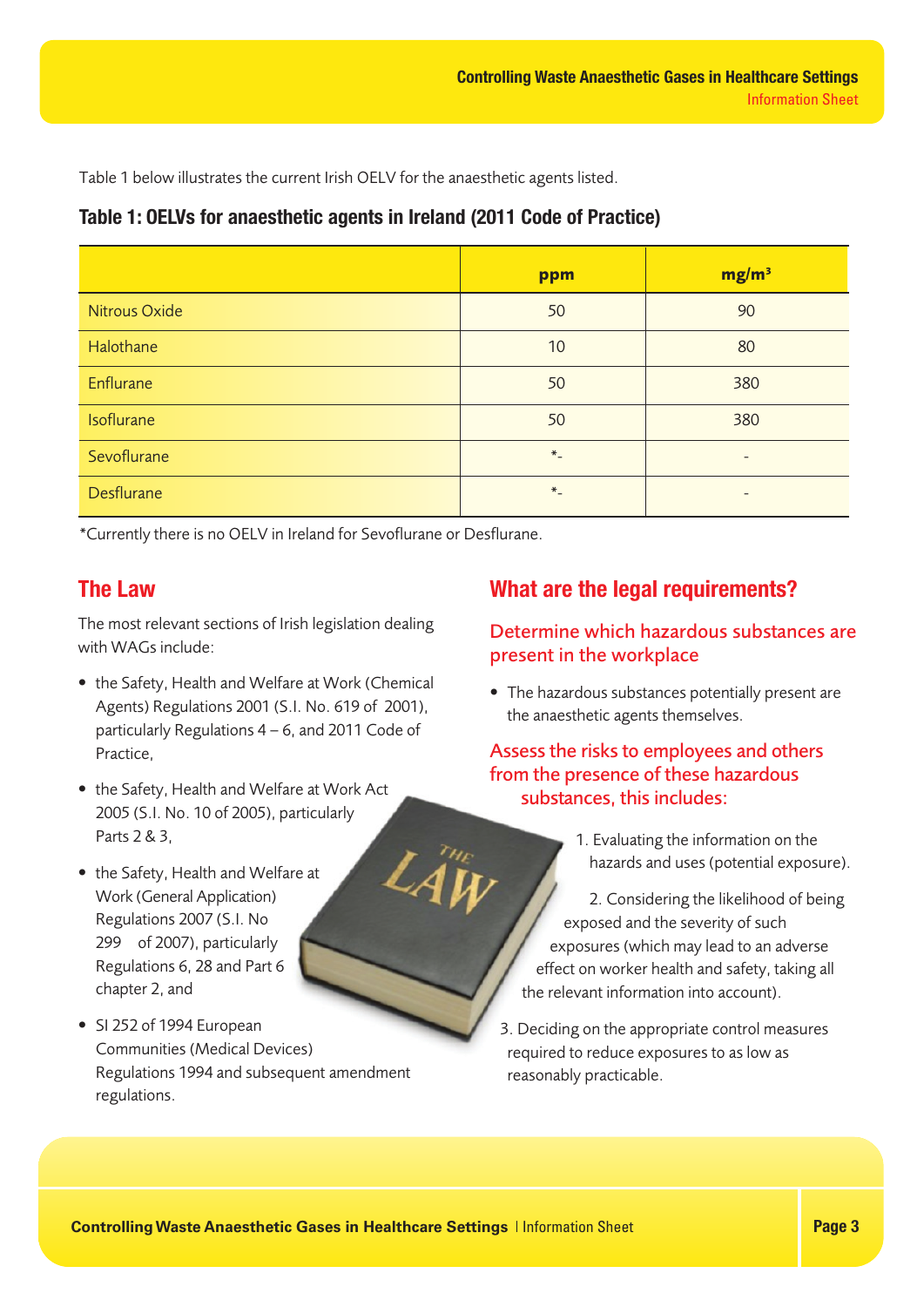### Prevent or control exposure to the hazardous substances to as low a level as is reasonably practicable

The hierarchy to control exposures to as low as level as reasonably practicable is:

The first action the employer must take is to avoid exposure to hazardous substances by elimination or substitution with a non-hazardous chemical. Where this is not possible or practicable then the exposure must be controlled.

When attempting to control potential exposures to WAGS, assess available engineering controls:

- Install an active scavenging system with the anaesthesia delivery system to remove waste anaesthetic gases from the operating room, placing the exhaust in an area where waste gases will not be reintroduced into intake air for the building. Installation must be in accordance with appropriate standards (see Appendix 1).
- Install a ventilation system in accordance with desired performance criteria e.g. Appendix 2 of HTM 03-01 (see Appendix 2).

Where Atmospheric Monitoring /Occupational Exposure Assessments (OEAs) is required to be undertaken as a specific protection measure from risk assessment, such monitoring should be undertaken with reference to IS EN 689 (NSAI, 1995) and in particular:

#### A Measurement Strategy should address:

• internationally validated procedures like OSHA-103 (Enflurane, Haloflurane & Isoflurane) and OSHA-166 (Nitrous Oxide) or others such as MDHS series (HSE (UK), NIOSH etc,

- selection of employees to assess,
- sampling size,
- time Weighted Average (TWA) or Short Term Exposure Limits (STEL) assessments,
- static or personal monitoring,
- representative measurements, taking into account workplace factors and patterns, measurement conditions, timing & duration (time of year, day of week, and time of day), specific operations undertaken etc,
- potential additive / synergistic effects of similar anaesthetic gases (where applicable),
- worst case sampling, taking account of any 'situations of particular concern', and
- measurement procedure (including all calculations).

#### Conclusion of OEA should be made, such as:

- the exposure is above the OELV, to include the reasons why, the immediate corrective actions to be taken and requirement and timing of repeat assessment,
- the exposure is well below the OELV and is likely to remain so on a long-term basis, and
- the exposure does not fit either of these but periodic measurements may still be required.

#### Periodic Measurements (PM):

The emphasis of which is on longer term objectives such as checking that control measures remain effective. For the results of a PM programme to be of real use, it is essential to be able to compare consecutive sets of results (this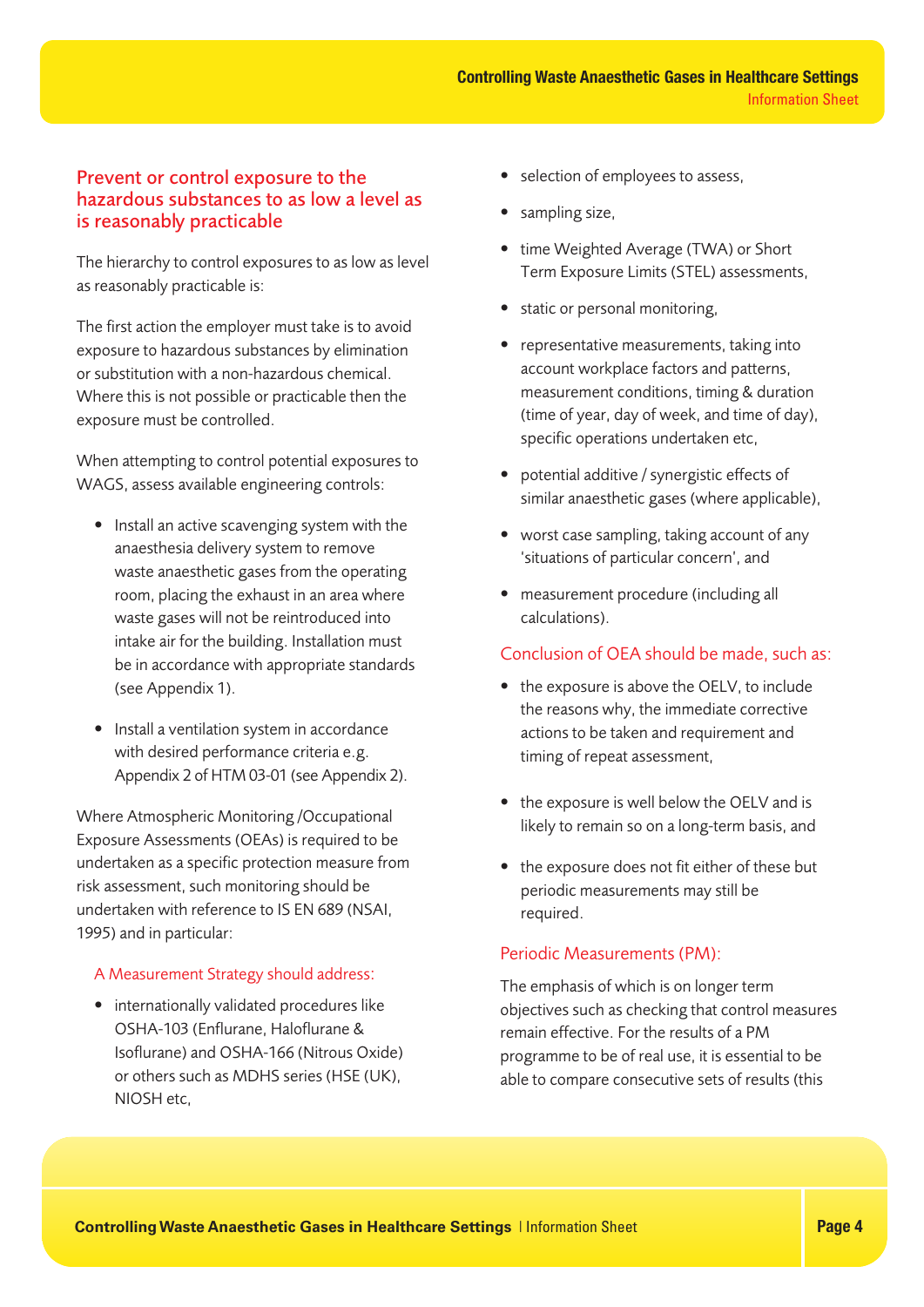implies that how, where and when samples are collected needs to be rigorously planned to ensure the overall error can be estimated and that genuine changes in the exposure pattern can be recognised).

#### The interval between PM-measurements should take account of:

- Normal working conditions
- Consequences of control failure
- % of OELV obtained in OEA
- Effectiveness of process/engineering controls

#### The following PM-measurement intervals are recommended in IS EN 689 (NSAI, 1995):

- 64 weeks if the OFLV concentration is  $< 25\%$
- 32 weeks if the OELV concentration is >25% but <50%
- 16 weeks if the OELV concentration is >50%
- If OELV concentration >100%, Immediate remedial steps to remedy situation and repeat OEA.

## Put management and administrative controls in place, to reduce or eliminate exposure

Properly maintain anaesthesia machines, breathing circuits and waste-gas scavenging systems to minimise leaks of anaesthetic gases into the operating rooms (as per manufacturer's recommendations).



Properly maintain the ventilation system to demonstrate it is performing to design (it is recommended this is done at least every 14 months or more frequently if recommended by manufacturer).

Where possible minimise the number of exposed employees by job rotation and excluding those not involved in the task.

Provide staff training with respect to:

- the anaesthetic agents present,
- the potential risks to their health,
- the actual control measures in place, to protect their health and safety,
- how to handle, move and store anaesthetic agents in a safe manner,
- how to safely clean up spills,
- how to report a problem and who to report it to, and
- emergency procedures (e.g. in the event of a spill or uncontrolled release etc.).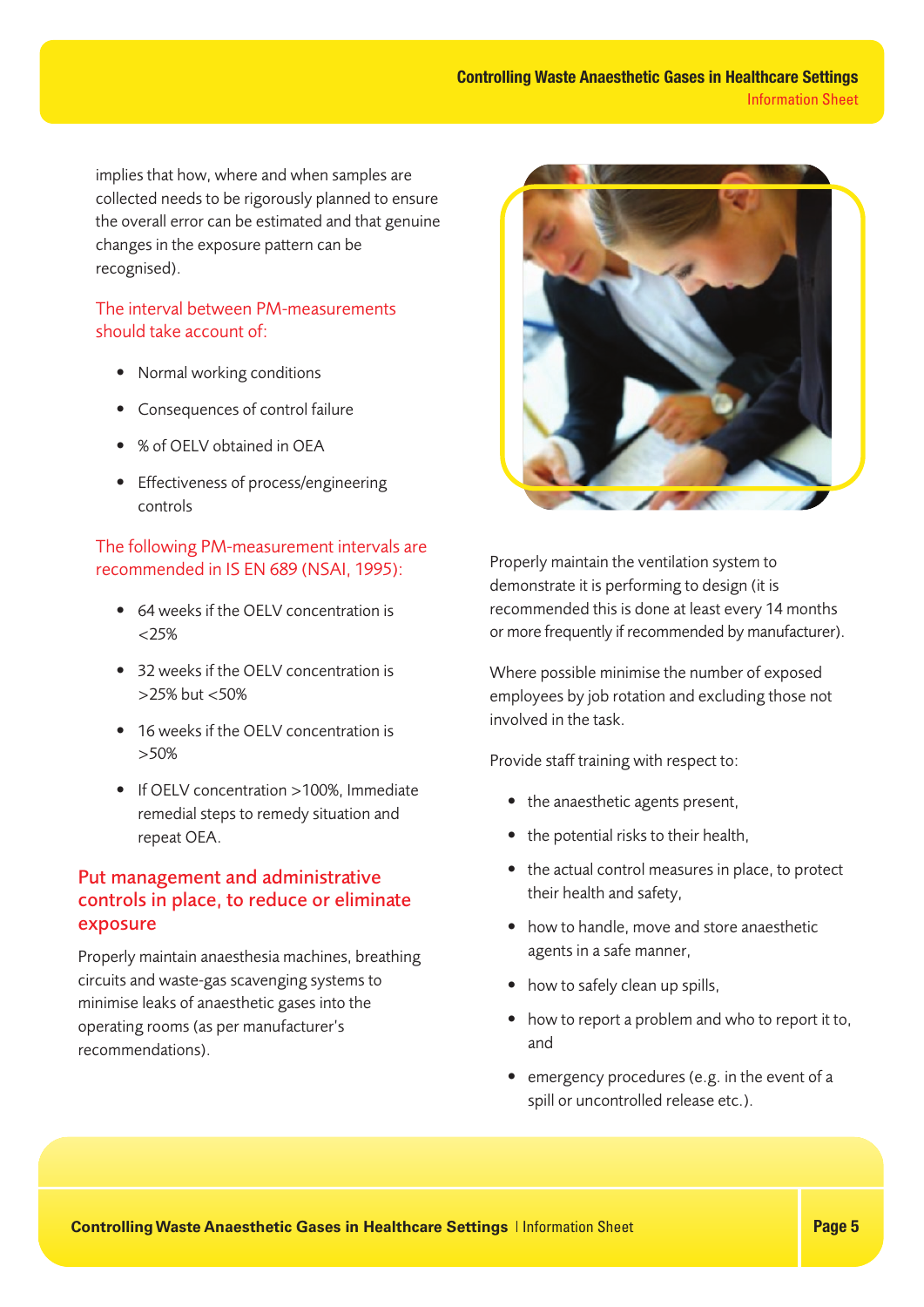# **Appendix 1**

Relevant Standards and guidance include the following;

- I.S. EN ISO 80601-2-13:2012; Medical electrical equipment Particular requirements for basic safety and essential performance of an anaesthetic workstation.
- I .S. EN ISO 7396-2:2007; Medical gas pipeline systems Anaesthetic gas scavenging disposal systems.
- I.S. EN ISO 9170-2:2008; Terminal units for medical gas pipeline systems Terminal units for anaesthetic gas scavenging systems.
- IS EN 689:1995 Workplace Atmospheres Guidance for the assessment of exposure by inhalation to Chemical Agents for comparison with OELVs and measurement strategy.
- https://www.gov.uk/government/uploads/system/uploads/attachment\_data/file/144029/HTM\_03- 01\_Part\_A.pdf: Health Technical Memorandum 03-01: Specialised ventilation for healthcare premises, Part A - Design and installation (Department of Health (UK)- Estates and Facilities Division), particularly Appendix 2.
- http://www.bcga.co.uk/assets/HTM\_02-01\_Part\_B.pdf; Health Technical Memorandum 02-01 : Medical Gas Pipeline Systems - Part A Design, Installation, Validation and Verification (Department of Health (UK)- Estates and Facilities Division), particularly Chapter 10.
- https://www.gov.uk/government/uploads/system/uploads/attachment\_data/file/148490/HBN\_26.pdf; Health building Note HBN 26; Facilities for surgical procedures Volume 1, (NHS estates (UK)), particularly Chapter 3.
- DIN 1946-4:2008; Ventilation in buildings and rooms of health care.